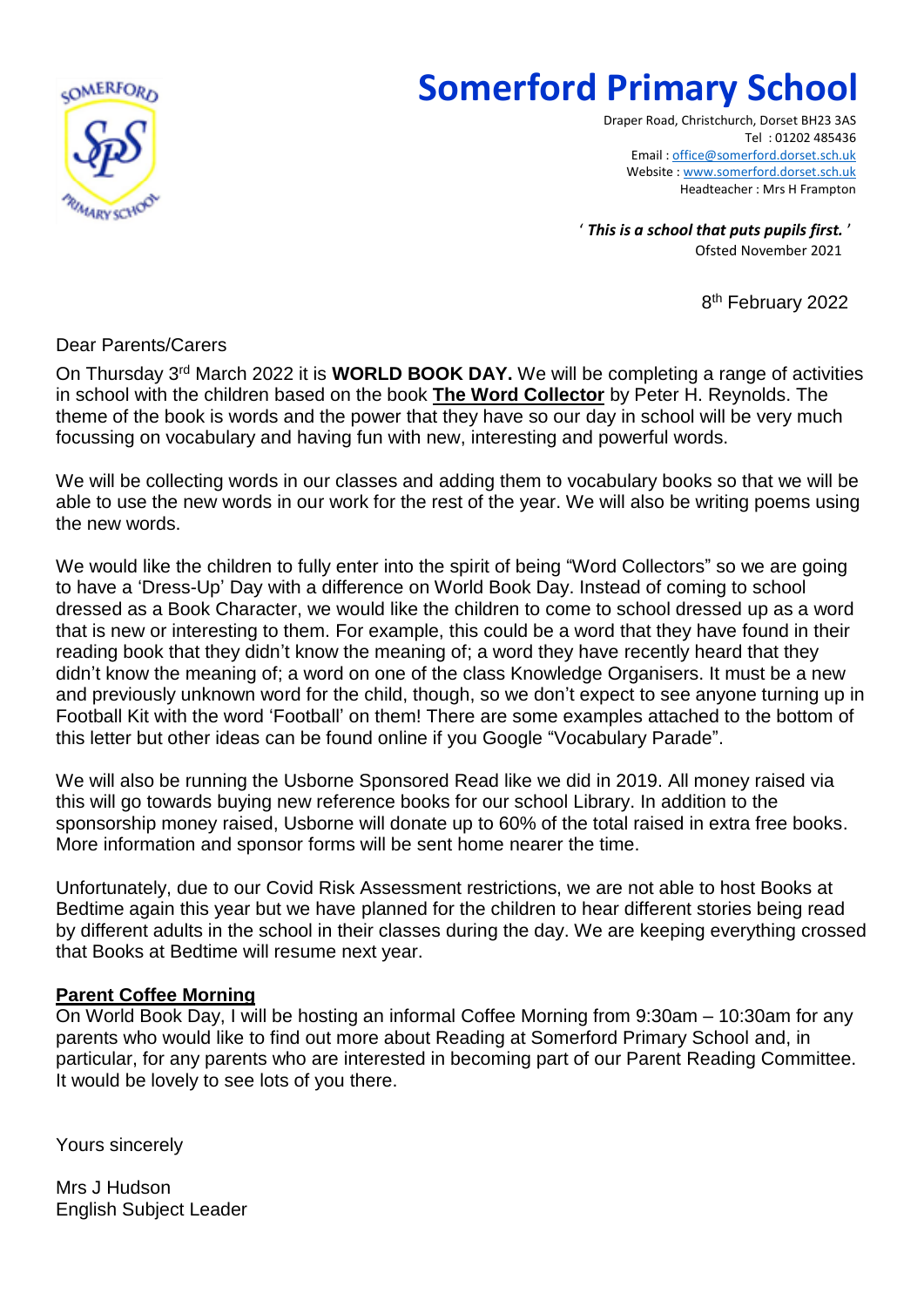## **VOCABULARY DRESS-UP IDEAS**